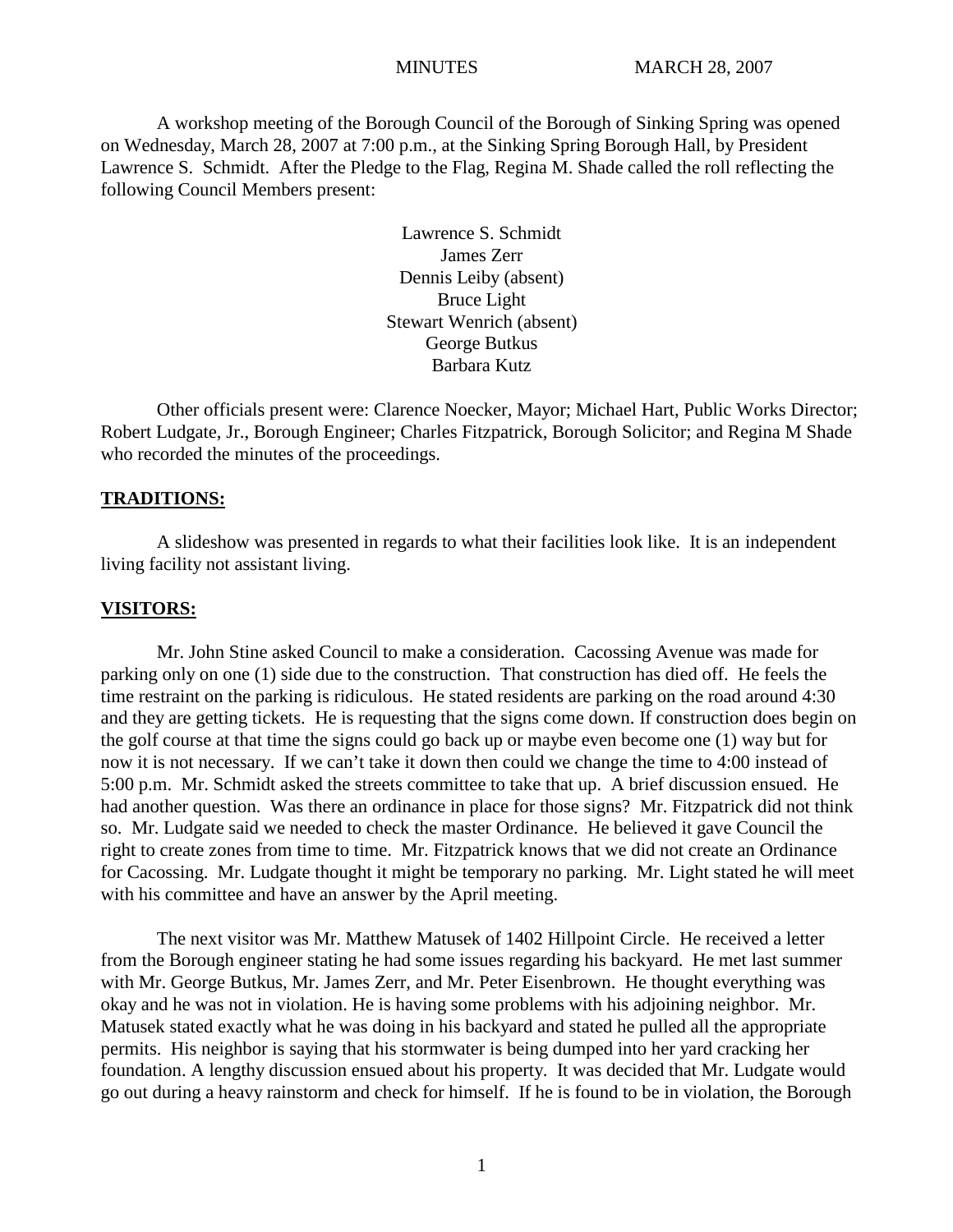## **VISITORS (cont'd):**

will move ahead. This could end up just being a neighbor to neighbor complaint which the Borough will not be involved in however Mr. Ludgate did state that the original plan that was submitted to the Borough had a grading plan for the entire site. That plan had a swale graded between his house and the other house. His work has changed the original grading. He does not believe there was permit pulled to do that. There is also a sewer easement. If the sewer lines break and they need to get into repair it, it will not be brought back to the way it is today. Mr. Matusek agreed to that. Mr. Ludgate said that no one from their office stated that the wall cracked due to stormwater. Mr. Butkus asked how long the grading plan stays in effect. Mr. Ludgate said that in an approved plan they need to get approval from the Borough. It was agreed that Mr. Ludgate would come out in a heavy storm and see if he truly did alter the stormwater. Mr. Ludgate stated his property had been altered "a lot". Mr. Zerr made a motion to allow Mr. Ludgate to go out to his property and work with Mr. Matusek to get this to resolution and to hold up the NOV until that point; seconded by Mr. Light. Mr. Butkus asked what is the line between holding up the NOV and just giving in to two (2) neighbors. Mr. Fitzpatrick stated if there is a violation, if he altered the plan, then we will become involved. We have the right to compliance to what the plan said. A discussion ensued as to what might happen.  $AYES - 5$ ,  $NAYS - 0$ ,  $ABSENT - 2$ .

## **BUSINESS:**

The first item was the amendment to the zoning ordinance for the area of the golf course. Mr. Schmidt stated we will render a decision. The vote would be to authorize Mr. Fitpatrick to proceed to advertise the amendment change. Mr. Light made a motion to adopt the proposed ordinance change to allow age restricted housing in an R-1 zoning district; seconded by Mrs. Kutz. A brief discussion ensued as what is contained in the ordinance. Mr. Schmidt called for a roll call vote.  $AYES - 5$ ,  $NAYS - 0$ ,  $ABSENT - 2$ . It will be advertised for enactment at the May meeting.

The next issue was the Municipal Authority. Mr. Schmidt turned the floor over to Mr. Fitzpatrick. Mr. Fitzpatrick wanted to clarify a few points. He was contacted by a few members of Council to make a recommendation on the continuance of the Authority. He reviewed from standpoints of other municipalities in the County; he prepared a five (5) point dissolution form. Council then said to prepare a resolution declaring its intent to dissolve the Authority. It was done in this matter so that members of the Authority along with the residents would have the opportunity to respond. It was nothing more than a declaration of intent. It had no official capacity. Mr. Fitzpatrick feels that most people knew that. He stated that the Solicitor of the Authority has advised the Authority of that. It really did nothing more than express the opinion of most of Council that they intended to dissolve the Authority. Mr. Fitzpatrick has met with Mr. Hoffert, the Solicitor of the Authority. In addition, he dictated a letter to him to present to the Authority. The concern was that this was done without the Authority's input and in fact it is not done. It is not official until an ordinance would be enacted declaring the disillusionment. Mr. Fitzpatrick stated the forum tonight was a good chance for the Authority to give reasons why it should not be dissolved. Mr. Fitzpatrick stated there might be reasons not to disband them. He feels that it is important for municipalities to keep an "open mind" when it comes to these things. He came up with five (5) reasons why to disband. The letter he prepared for Mr. Hoffert contained the reasons why Borough Council was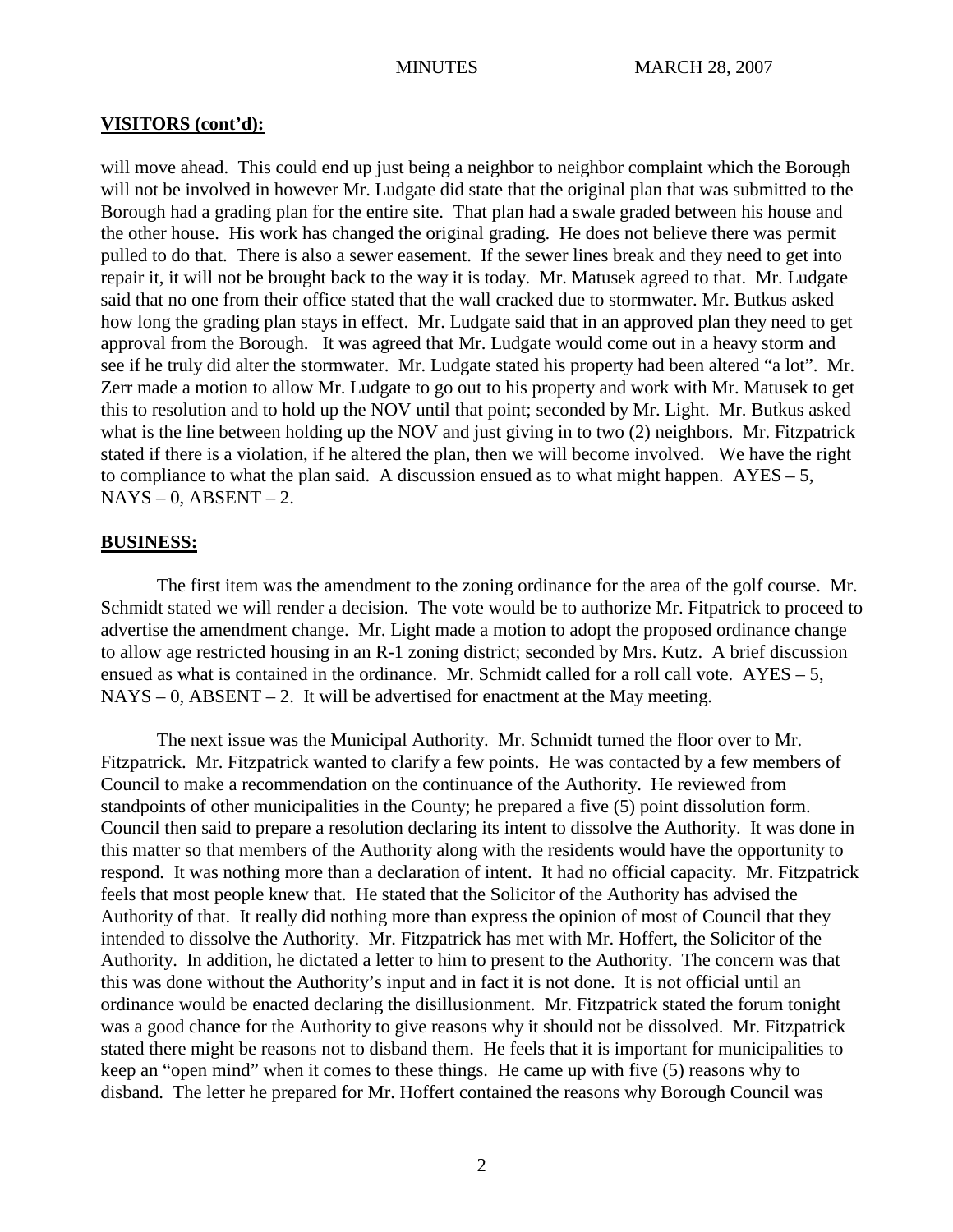contemplating the disillusionment. Years and years ago the Authority was formed for the purpose of financing the sewer system. The law did not allow the Borough to finance the plant at that point in time. Since than the law has changed and it does permit municipalities to borrow money for that purpose. Authorities do continue, some have been dissolved. Some have become working Authorities. Mr. Fitzpatrick stated what motivated Council were the double expenses that were paid. It was estimated to be \$40,000.00. This was based on duplication of some of the expenses. It is unfortunate that some statements were made that the purpose of the Borough dissolving the Authority was to get their money. Mr. Fitzpatrick stated he made it clear at the last meeting, in the letter to Mr. Hoffert, and at tonight's meeting that it is illegal for the Borough to use Authority funds for things other than sewer purposes. Once again, he stated it is totally illegal. He knows that the City of Reading does it. He and Mr. Binder spoke about this several times and how inappropriate this was. The City of Reading has been put under restrictions as far as what it can do because the EPA has clamped down on them. He stated again the Borough can not use money that is devoted for sewer purposes for any other purpose other than sewer. This has been consistent. Regardless if the Authority has the money in their account or the Borough has it in its account it can only be used for sewer purposes. A comment was made that appeared in the paper today by Mr. Francis Butkus. Mr. Fitzpatrick stated Francis is a very knowledgeable man concerning the sewer system. Mr. Fitzpatrick admires Francis' dedication to the sewer system for years and years. However he does disagree with the statement that if the Borough takes over the system (he also stated that perhaps the newspaper had made an error) the sewer rates will go up. Mr. Fitzpatrick stated they will not go up merely because of the disillusionment of the Authority. That would not raise sewer rates. If we ever attempted to go into other municipalities we would need to get PUC approval. We have never done that it has always been by contract. There is also another point where it was stated that taxes would go up if the Borough took over the plant. The Borough has contracted with Lower Heidelberg Township, South Heidelberg Township and Spring Township for sewer services. These three (3) municipalities pay fees to the Borough for treatment of their sewer. It would be foolish and unfair to every person in the Borough to raise taxes for providing sewer service to these other areas. It would be appropriate to change sewer rates because then everyone who uses the system will pay. That means Lower Heidelberg, South Heidelberg, and Spring Township residents will pay the same rates as the residents of the Borough. That would only be fair. Taxes will not and should not be raised. It would be the most foolish thing Council could do because then these other municipalities would not be paying their fair share. That is why he gave that recommendation. Mr. Fitzpatrick again stated he appreciates and respects the work that not only Mr. Francis Butkus has done, but all the Authority members over the years. He continued that it would be absolutely wrong for him to say there is no other point of view. Now, is the time to discuss this issue. Mr. Butkus thanked Council for inviting them there that evening. He concurred with almost everything Mr. Fitzpatrick said. He stated that a few of the points were in error. He wondered who came up with this schedule of \$40,000.00. He feels there are minor duplications. Mr. Butkus wished someone would have checked better. Mr. Binder did collect \$16,000 in July and he did resign in April however he stayed on board till Mr. Hoffert was appointed. In addition, Mr. Binder was a bit "tardy" on submitting bills; this bill was for a several year period because he never put in a voucher for what he needed. There is an audit cost. For the amount of the cost of auditing does that mean it would cost the Borough nothing? He doesn't think so. For everything the auditor does he gets paid a fee, Mr. Butkus said. The large amount that was listed to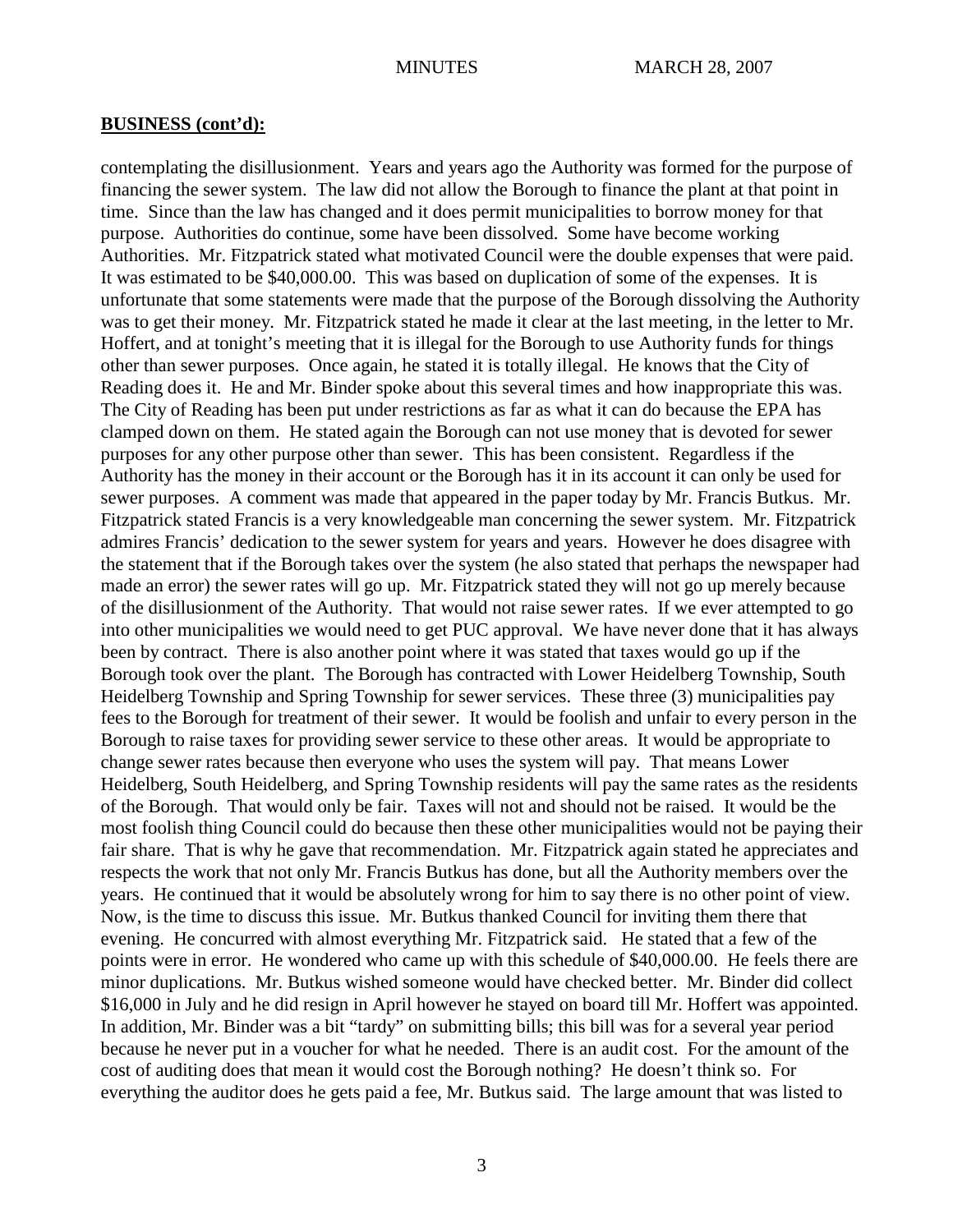ARRO Consulting was true. He wanted to examine why and where. He wanted to go back in history. Many years ago when he got on the Authority they met quarterly because the only thing they had to be concerned about were small items and finances. In the mid eighties some expansions were needed, and they did them. Other things came up and we did them, Mr. Butkus said. For a long time now, the Authority has been a pro active unit. In his opinion, the Borough has been a reactive unit. They react to whatever the problem is. For the last fourteen (14) years, they have been meeting because of the large expansion "we" (the Authority and Council) put on. The Authority was the lead dog because they had to force the former Council (long before this Council) to do anything. That shows lack of interest in the plant and poor planning. The Authority managed to get that plant expansion and upgrading done with very little dollars from the Borough. Outside contractors and developers paid for more than ¾ of it. This is what they hoped would have been done this time then mysteriously something happened. All at once everything dropped off. Spring was in line to come with us for somewhere between 300,000 and 500,000 gallons. South Heidelberg wanted 180,000 to 250,000 gallons. Lower wanted 135,000 gallons. Then all at once, it was like someone pulled a curtain down, Mr. Butkus said, and it didn't come about. The Authority saw into the future that some maintenance and upgrades, that the Borough did not do and was not planning to do was not taken into account. This comes down to rates. There was a mistake in the letter from Mr. Hoffert to Mr. Fitzpatrick about the Authority wanting to use the money in the reserve account. It did not come out right. It was to say, that Council should have had enough money in reserve accounts to do the necessary maintenance and upkeep. We are in fact, and ever since the plant was created been running in a deficit. We are not planning for the future. One of his examples that shows the Council is remiss is that a few months ago the Authority authorize the purchase of two (2) new drive gears for the plant. These are very critical for the plant. The plant runs 24/7, the gears are going. When one fails, Mr. Butkus questioned if anyone on Council knows how long it takes to get one (1). Their estimate from the manufacturer himself is nine (9) months. He asked Council, what would we do? We can drive down our streets if there our potholes. We can bring in tankers of water if needed but we can't go one (1) week without sewage. They have worked at this hard for almost forty (40) years and for free. They were dedicated so that we could have good quality service at a low price, but the price has been too low. The last time that he can remember that an accounting of our actual costs was when the bond issue was in 1994. That was when the bank said this is what you need to run. The exclamation from the Borough Council President at that time was "My God that is a 40% increase." Mr. Butkus said \$5.00 is a lot. That is all it was \$5.00. He looks at what the rates are here and then he looks at what his sewer bill is at his hunting camp in Potter County, he is paying \$55.00 up there. Why don't we have something that is realistic so that we have a cushion that when we need to do the maintenance to our sewer lines, that has sadly been neglected for a long time, we don't we have the money? A little at a time would have been better than a big shock. He realizes now that ARRO is reviewing and coming up with a schedule of what our rates should be. Why did it take this long? Is that good fiscal responsibility? We have been meeting one (1) night a month trying to put out the brush fires when in reality Council should have been doing that. Mr. Butkus asked Mr. Fitzpatrick if that the funds could not be used for nothing but sewer. Mr. Fitzpatrick stated that was true. He asked if the money could be borrowed. Mr. Fitzpatrick stated that every fund can be borrowed from. He had been through this. He gave a few examples. As long as it is repaid and repaid promptly, it is Mr. Fitzpatrick's opinion that it can be done. Mr. Butkus asked if there was a "fixture" in place when this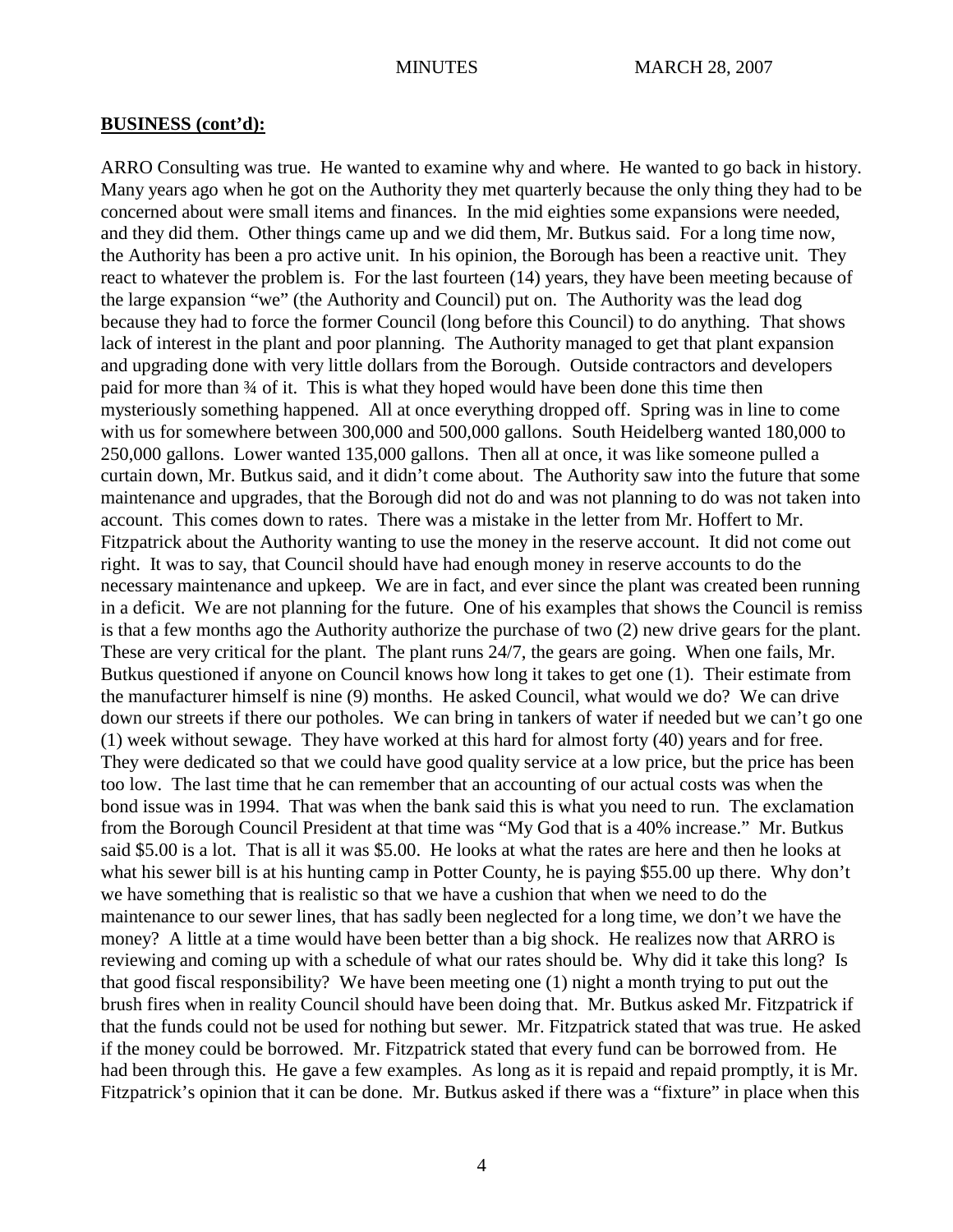is done. Mrs. Shade stated that on our books we must set up a due to and a due from account. If those accounts are not both "zero" when the auditors come in, that will be written up as a finding. The information is then turned over to the Commonwealth as well. We must pay all monies back on a timely basis. Mr. Butkus stated the upgrades that are needed cannot be put off. They are looking at a minimum of \$4.5 million dollars. "If those other municipalities would have kicked in, and it wouldn't have been municipalities, it would have been developers kicking in all that money, we would have just been in for some," Mr. Butkus said. He also wanted to inform the audience that when the bond issue was done in 1994 and changed over to a mortgage in either 2003 or 2004, what was picked up was a lot of the old bond from 1964. That was another piece of poor fiscal responsibility. We have a forty (40) year mortgage. The Authority did take \$600,000.00 which they felt obligated to; they could use it for capital improvements or for the reduction of the bond issue. They did pay down the debt. That resulted in a savings of \$283,500.00. Mr. George Butkus asked Mr. Francis Butkus to explain the money that was spent to ARRO Consulting. Mr. Francis Butkus stated one (1) issue was the hydraulic study. He explained that. Another item was the Mt. Home Road Project. He explained that issue. Mr. Butkus asked if the Mt. Home Road Project was dead or will that go on. Mr. Schmidt said as far as he was concerned ever single project that they have on their books will go on. He had no plans on stopping any projects. Mr. Butkus asked Mr. Fitzpatrick to convey that piece of news to Mr. Hoffert, solicitor for the Authority. Mr. Schmidt will not stop any project, that is not what this is about he said. Mr. Schmidt did take issue with some things that were said. Mr. Schmidt stated when he took over as head of sewers; he sat down with Mr. Butkus and gave him his support. Whatever they needed to do, he would do his best to help get it done. Mr. Schmidt stated Mr. Butkus brought up about the gear box issue. As soon as he was aware of it, he told Mr. Roger Hillibush to order them. He was aware that it did take nine (9) months to order them. Mr. Schmidt questioned if they were ordered. Mr. Butkus stated they were. They were ordered the prior month. Mr. Schmidt thought they were to be ordered prior to last month. Mr. Butkus stated there was a problem with a fluctuation of price. We did order two (2) of them. Mr. Schmidt stated we did do that. He does feel that Council has been responsive; maybe not as fast as they should have been, but they did respond. He took issue to that. Mr. Schmidt made an offer to Mr. Butkus a year to a year and a half ago to become a working authority. He asked Mr. Butkus if he remembered that. Mr. Butkus stated they did talk about it. He believed that Mr. Butkus said he polled his members and that he did not get any response from his people. Mr. Schmidt asked if that was correct and Mr. Butkus stated it was. At that time, Mr. Schmidt told him that we may have to do something about that in the future. He did not know what he was going to do, but he "begged" the Authority to take this over so that Council does not have to deal with all these issues. Mr. Schmidt continued that they have tried. He gave Mr. Butkus credit for trying. Mr. Schmidt stated that they got into a big discussion about many things on Council, and they said maybe if Council can take this over and form another committee, keeping people involved, that is the way to go. That is why Mr. Schmidt wanted this to happen. The Authority has the right to spend money without coming to Council, Mr. Butkus said. Mr. Fitzpatrick agreed. Mr. Butkus stated they did that as a courtesy. Mr. Schmidt said that you didn't need to come to Council. Mr. Butkus said that was correct or when they made agreements with other municipalities. They did that out of courtesy and they wish they would have been given the same courtesy. Another problem that he has is that the sewer committee knew nothing about this. Mr. Schmidt agreed, he made an error and will take full responsibility for that. Mr. Butkus wanted to look at this logically. He questioned if the Council's plate is full and the make up of Council can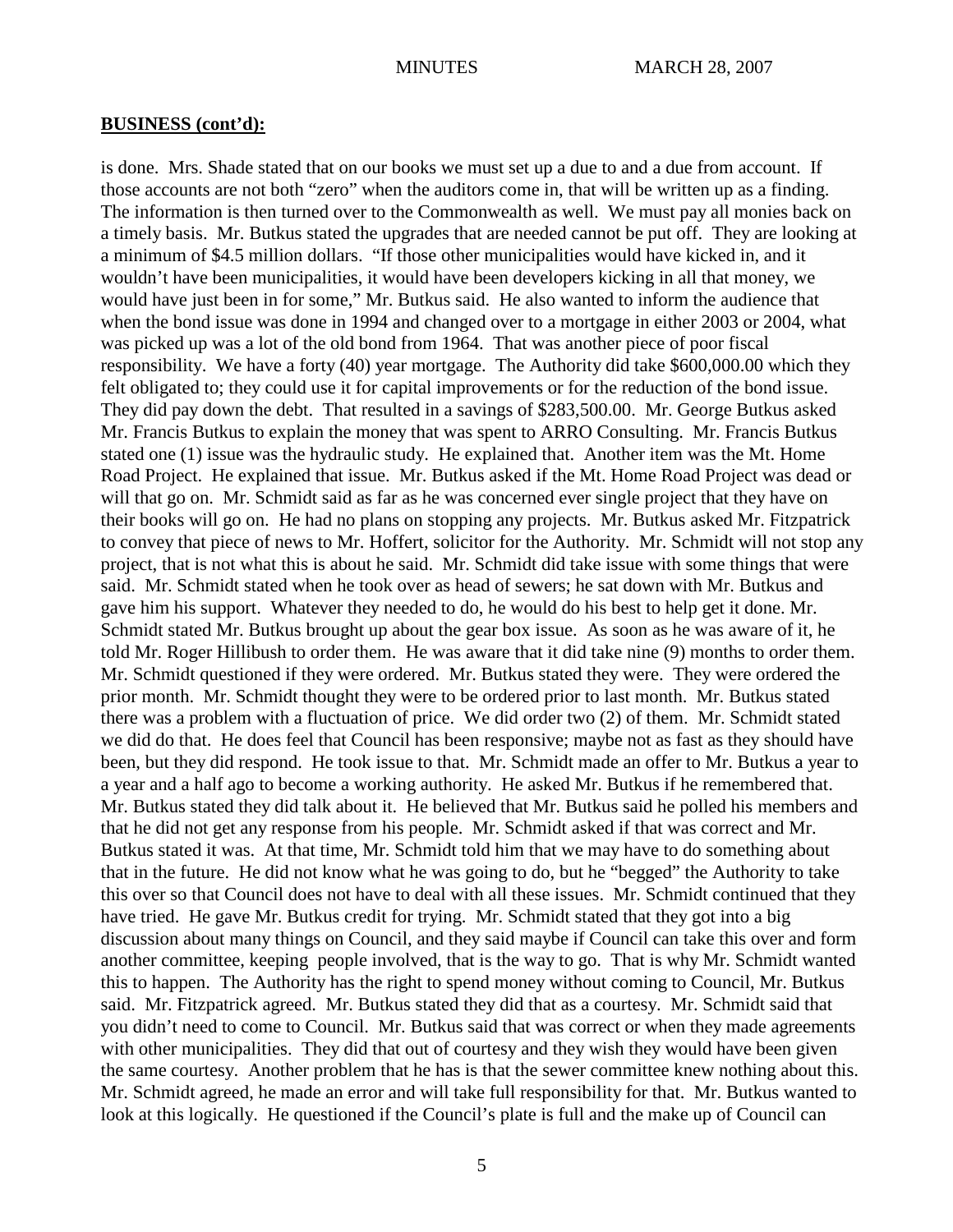vary every two (2) years. How many times has committees changed not to mention Council in the best six (6) to eight (8) years. Mr. Schmidt stated a large turnover. Mr. Butkus stated exactly where is experience, and dedication? Mr. Fitzpatrick stated he does not want to get into an argument over this, but Council has the right to change the composition of the Authority. They can not appoint members. That can change over the years too. Mr. Fitzpatrick stated that was one of the reasons that he feels the residents of Sinking Spring are better off with Council being directly responsibility for this. They are elected by the people. If they raise rates or if the system is not in proper order, the people can come to them. They can get rid of them. Mr. Fitzpatrick knows of municipalities that have formed authorities to take the burden of raising rates off the Council. They would not look bad if the rates go up. Mr. Fitzpatrick does not feel that is right. Mr. Biggs asked how many Councilmen knew this would hit the floor last month. Mr. Schmidt stated it was 4-3. Mr. Biggs stated how can you call yourself Council, he knew no laws were broken as they can meet two (2) or three (3) at a time, but still wondered how they could do that. Mr. Biggs stated the sewer money that is there can only be used for sewer, correct. Mr. Biggs stated that you can borrow from that money at any time. Mr. Fitzpatrick stated yes, but the money must be returned to that fund in a timely matter. Mr. Biggs asked Mr. George Butkus if we gave the fire company a certain amount of money. Mr. George Butkus stated he did not know if we gave the fire company a certain amount of money. He then asked if he was referring to the prior month when we lent the fire company money to pay for their loan payment. Mr. Biggs stated that was what he was talking about. He then asked where the money was lent from. Mr. George Butkus stated the sewer revenue account. The money will be returned to the sewer account as soon as the tax money starts coming in, just as was done last year, Mr. George Butkus said. It was done last year. Once we get a few years in, the fire account will be solvent enough that we should not have to borrow money from other funds, Mr. George Butkus said. Mr. Biggs asked Mr. Francis Butkus about the reserve fund or the continence fund the Borough was to have. He questioned if this contingency fund was to be funded by the sewer revenue account to which Mr. Francis Butkus said yes. Mr. Biggs asked further that to the best of Mr. Butkus' knowledge there is no contingency fund. Mr. Francis Butkus stated that there is none. Mr. Biggs continued to Mr. Francis Butkus, why wouldn't there be one. Mr. Butkus stated the sewer rates have been too low. The rates are artificially low and that did not leave enough money to create these funds, Mr. Francis Butkus said. It was talked about in the original bond and in the lease agreement. Mr. Fitzpatrick stated there are two (2) funds actually. One (1) is an operating fund. The Borough must maintain he believed six (6) months of operating revenue to cover operating expenses. Mr. Butkus stated he thought it was a year and a half. Mr. Fitzpatrick stated it was not that much; it was only six (6) months. The second account was what he believed Mr. Francis Butkus was referring to. It is a maintenance account. The maintenance account, if there is a surplus over and above the six (6) month cushion, it is to be in this maintenance account. It is not mandatory, Mr. Fitzpatrick said. He looked into this a number of times. We have talked about it a number of times. Whether it was to be mandatory or not, that is another question, but it is not at this point. It does not say that a surplus must exist. Mr. Biggs had another question. The gear pumps is that the Authority's responsibility or should that have come through Council. The public should know that it is \$72,000.00. Mr. Butkus stated the engineer felt it could have gone either way. However Mr. Butkus stated in technically the Borough should have done it has they are responsible for all upkeep. Mr. George Butkus stated that at the budget workshops last year, it was recommended that we spilt the cost between the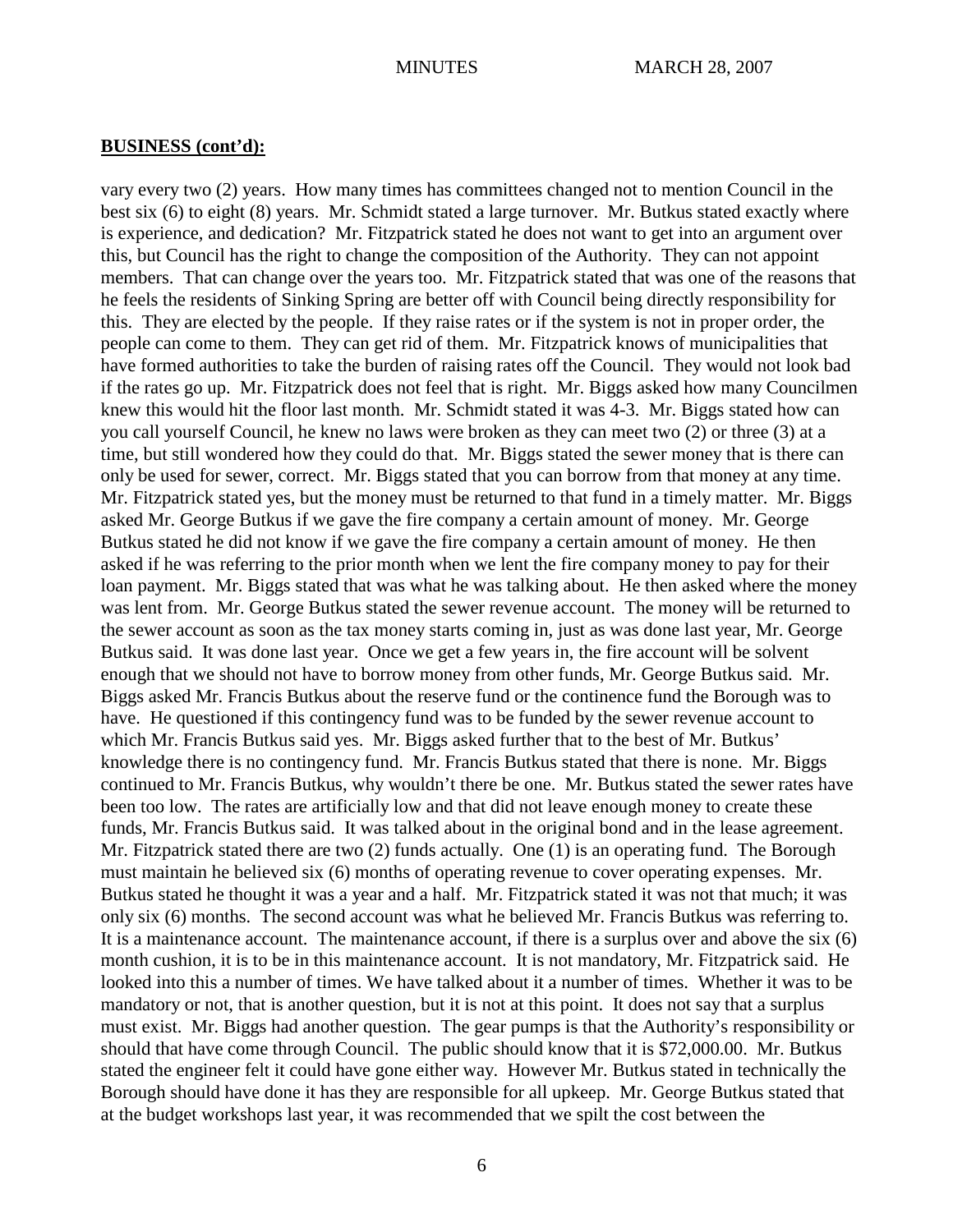Borough and the Authority. A brief discussion ensued on the gear boxes. Mr. Butkus stated that if the Authority did not do this, and being of the mindset of a non working authority, it would have been the Borough's responsibility to do it. This is what the sewer committee is to do. He did give credit for the televising of the lines. It should have been done 39 years ago. These are all high cost items. Mr. Butkus stated it does not matter if it is in the budget or not, how much is it costing us, if we don't do it is a better question. We can save who knows how much by repairing our inflows and leaks. This should have been done. The Authority decided that as the permittee they will do it. Someone has to. Mr. Schmidt said to say that Council was neglectful in the past, he can't say he was not here. He did say that he feels over the last several years that Council has stepped up. They bought the cameras. They did Park Avenue. Mr. Butkus said that was his idea and bought by the Authority. Mr. Schmidt said yes but as soon as they heard about it, they went out and did it. Mr. Schmidt asked if that was not true. Mr. Butkus said that was true. We have been stepping up to the plate. He said they are trying. The issue of the upgrade, he feels strongly we need a head end addition, and screens they will be done. That brings up the clarifier which will be done. The other item is the reed beds. That will be done too. Mr. Butkus stated we won't have a choice once the Chapter 94 goes through. Some of the other items that are mentioned probably won't be happening. Nothing that has been talked about here will be stopped, Mr. Schmidt said. Mr. George Butkus questioned the Authority money that was raised from tapping fees that must be used for capital expenditures, does that have to stay that way, or can that be used for operating expenses. Mr. Fitzpatrick is not 100% but he thinks that in the lease agreement it must only be used for capital. Mr. George Butkus stated what happens if the Authority is disbanded, does the lease agreement still hold. Mr. Fitzpatrick stated the theory for tapping fees is to be used for capital improvements. He has never done an investigation or has he seen one (1) done on this, but he believes the purpose of tapping fees is for capital improvements. Mr. George Butkus stated he has seen it used for other purposes and it has cost quite a problem. Mrs. Shade stated that when the Borough had the tapping fees in our sewer revenue account, we were not allowed to touch it for anything but capital improvements. Mr. Ludgate agreed. This was per the auditor. Mr. Ludgate stated that one (1) part of the tapping fee is to be used to pay off debt, the second is for capital improvement, and the third part is to be used for a maintenance fee for the system. The tapping fee legislation breaks it down this way, Mr. Ludgate said. Most Authorities put in has capital reserve. Mr. George Butkus questioned the expense sheet and other then getting rid of the secretary fee wouldn't this work have had to been done by someone anyway. Mr. Fitzpatrick stated that was true but we added the total fees to ARRO last year and it was about \$88,000.00 for the Authority alone. But we do have duplications. We have an engineer who attends our meetings; we have one that attends the Authority meetings. We have people meeting in their offices about these things, and billing each entity for that expense. Mr. Binder and Mr. Fitzpatrick met about capacity issues, about agreements that were double the expenses. There was so much duplication. He arbitrarily told Mrs. Shade to use the 10% figure as duplication, it could be 15%. Mr. Francis Butkus stated ARRO fees are like \$200 to \$300 to keep them on board, the rest is due to the projects. Mr. John Stine stated it was ridiculous for the Borough to tell Mr. Hillibush to order the gear boxes because the Borough didn't have the money to buy them. Mr. Schmidt stated that was not true. Mr. Stine stated if Council knew they needed them why weren't they ordered in January. Mr. Schmidt stated because they were delayed. A discussion ensued as to whether this was an emergency or not. Mr. Biggs stated that maybe Mr. Schmidt is right, maybe there are too many hands in the pie.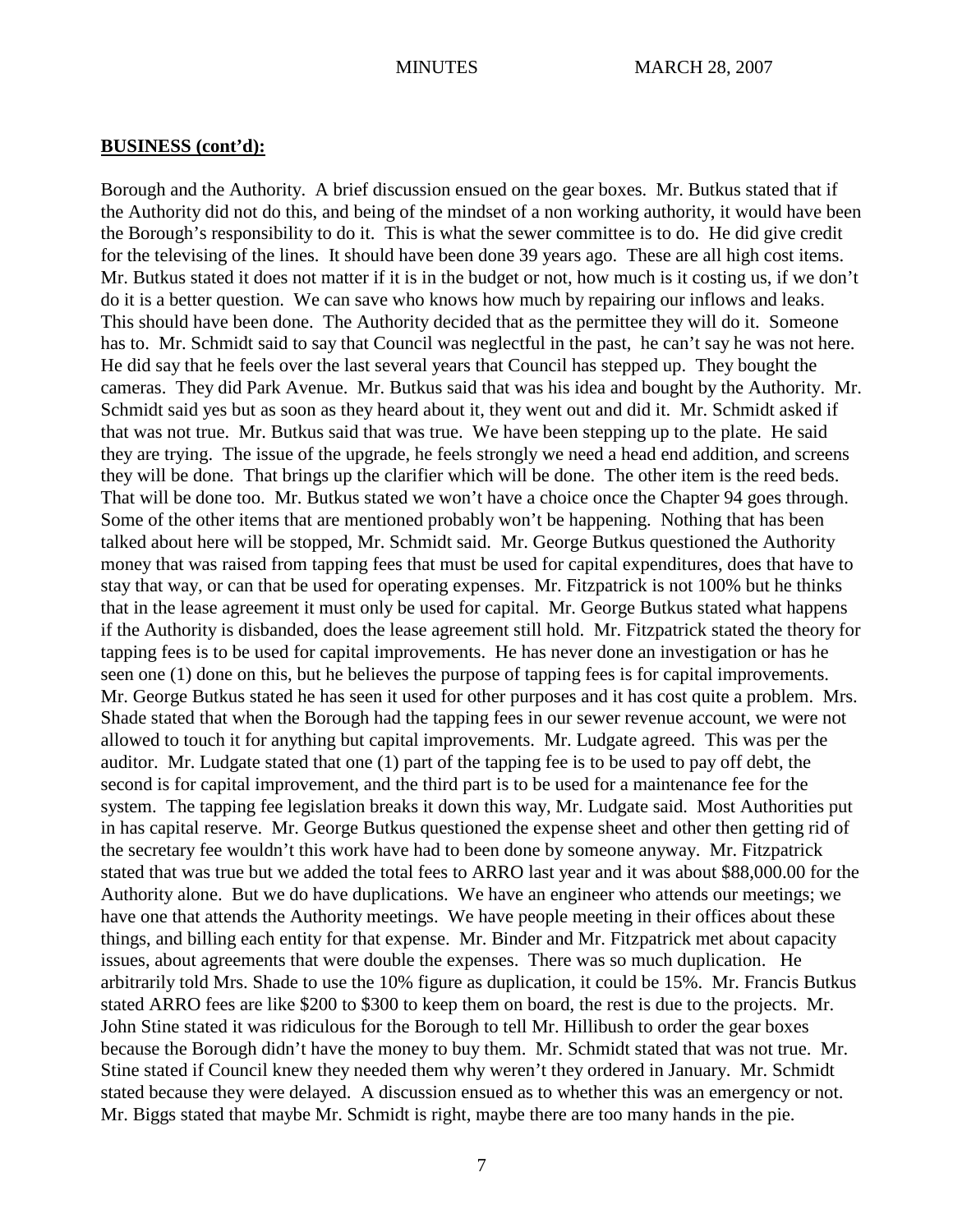His second question was in regards to a gentleman who lives on Park Avenue. He has had a barricade up for about six (6) to eight (8) months now. He understands that he was contacted about raising those sewer vents. There was another issue. His sewer lateral leaks pretty badly. Did anyone address that issue? He wondered if we dropped the ball on that too. Mr. Hart stated he did not know about the lateral. Mr. Stine stated that someone should let them know. Mr. Stine stated that Council didn't take care of any of those laterals back there. Mr. Ludgate stated it is crystal clear that the laterals are the homeowner's responsibility. Council should have told them back in September or October that it was there responsibility not just sit on it. Mr. Stine stated the third question was this another ploy by Council to sell off the sewer plant and the rest of the Borough to Spring Township? Mr. Schmidt stated absolutely not. That is not in the plan. There is no pending deal with Spring Township. Mr. Stine wondered why we changed to Spring Township for our yard waste site. Mr. Schmidt was ordered by Council to pursue the procedure of perhaps going with Spring Township as they do the recycling site and so were we. Mr. Schmidt went and talked to them about the yard waste and in addition he was also asked to talk to them about fuel (gasoline) costs as well. We were given a cost of \$5.00 per person. We sat down and looked at that and came to the conclusion we can't run that site for that amount. It was best for us to give them our yard waste site. Mr. George Butkus stated the sites are only ¼ mile apart. Getting them to the site was another issue which Mr. Butkus explained. Mr. Stine wanted to know why we stopped using our people and the chipper we could get for free. Mr. Fitzpatrick feels that the topic now is the Authority and we should stick to that topic. Mr. Biggs said the Mr. Butkus made the comment that there were several builders, Spring Township, and one (1) or two (2) of the Heidelbergs really interested in the plan. Mr. Biggs did not know what happened however he has access to these builders at the highest levels, he continued, that their plans will move ahead. They are going to need these hookups and they will be moving ahead. Two (2) years ago these other municipalities were going to go into this. It was not going to be an upgrade but an expansion. We would have got a then price of 18.5 million dollars free. It would have cost us next to nothing. He knows one (1) of these builders that would have handed us a check for \$3 million dollars and never hiccupped. Mr. Biggs does not know who "torpedoed" this. Mr. Biggs quoted the Mayor and said "if it ain't broke, don't fix it." He then stated that Council has so much on its plate. He continued to say that Mrs. Shade has put a quarter of a million dollars into the Borough's coffers. He asked do you want to dump more work on her. She should be looking for this type of stuff. He wondered why we wouldn't want to take advantage of someone like Mr. Francis Butkus. Mr. Fitzpatrick stated back in 1995 we were very fortunate to have a contractor who really helped us out. We sold him capacity as he believed South Heidelberg backed out on what they needed. We were glad that he stepped up and bought the additional capacity that the Authority allowed them to use in different municipalities. He is not sure the environment is the same in those other municipalities today. He doesn't know that for sure. He has heard that some municipalities want to restrict residential development. He is not sure but that might be one (1) reason for the backing out. Mr. David Binder appeared in front of Council a few years ago and presented the plans for the expansion and how they were going to be doing the funding. Mr. Fitzpatrick was in favor of it when it was presented at that time. There was some objection about expanding but whenever you can get someone else to pay for the expansion why not. Right now, it appears it is not available. We can't enter into a contract with a developer without the approval of the municipality to say that is the capacity for them. We enter into the capacity agreement with them. Mr. Biggs stated you really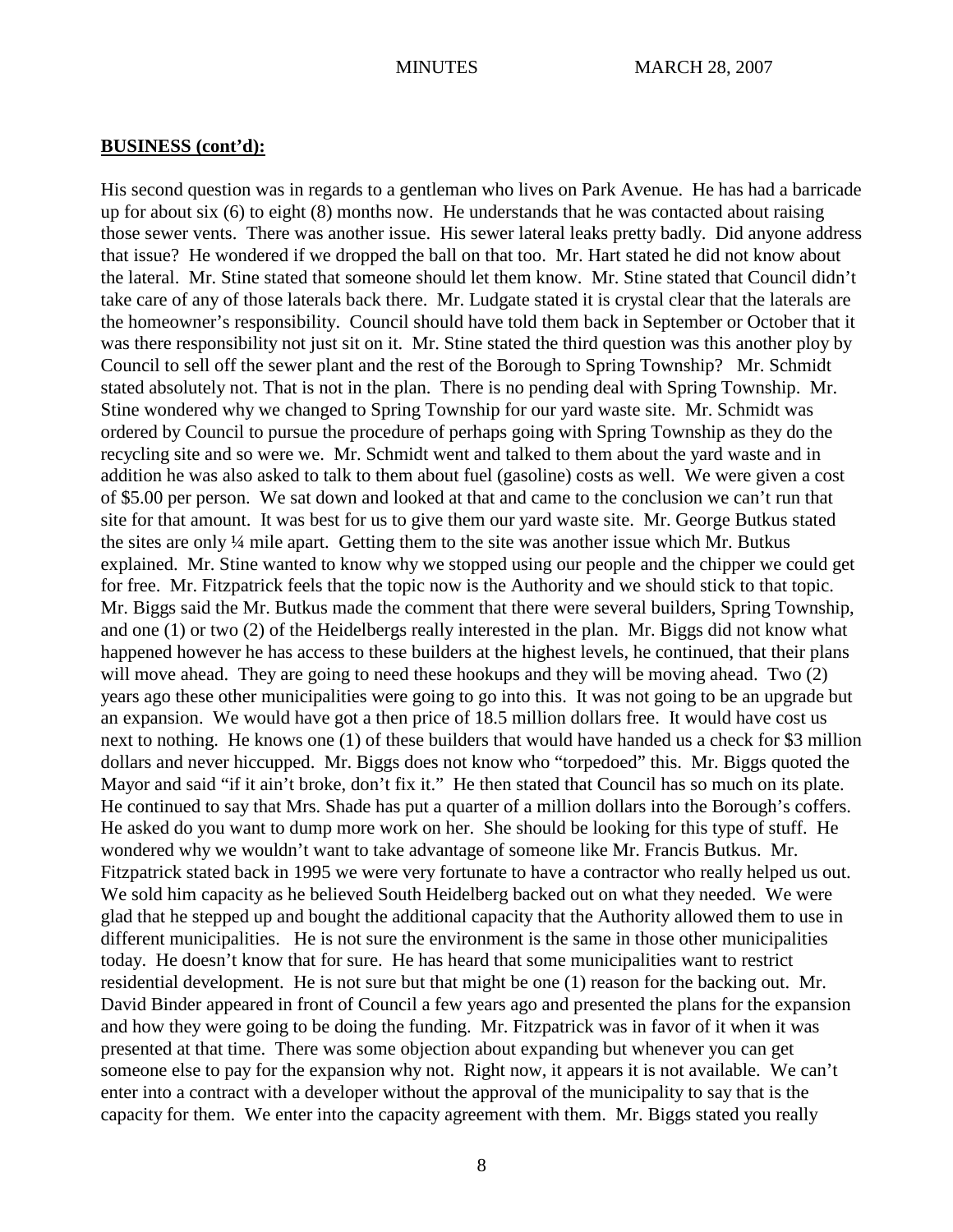don't think these developers worry about that, their feelings are that Councils change every two (2) years. Mr. Biggs said the thought of stopping development is ludicrous. It is going to happen….you can take that to the bank. He does understand what Mr. Fitzpatrick is saying, but it won't happen that way. It will happen, it is just a matter of holding out, Mr. Biggs said. Mr. Schmidt asked Mrs. Moser of Lower Heidelberg if she would like to address Mr. Biggs' statements. Mrs. Moser stated that they are following their zoning. Their zoning does not warrant in certain areas for sewer to be located there. They don't need that capacity. As a township, they follow their zoning. Zoning is the law of the land, she said. Their zoning is based on three municipalities. Mr. Biggs wished her luck but he feels that development will happen. Mrs. Moser said development will happen but where it is laid out to happen. Mr. Biggs stated that was good, that was the Heidelbergs. Mr. Biggs knows where the money lies, and that will dictate where the development will happen. Mr. Butkus asked that we talk to Spring Township and get them to take the Spring Township residents only sign down from their yard waste site. It appears to be confusing our residents. Mr. Schmidt will do that. Mr. Light asked Mr. Butkus why Spring dropped out of the expansion. He was talking about a piece of land behind Hofmann Industries. Mr. Butkus stated that the developer dropped out. A brief discussion ensued. Mr. Light questioned what the reason given was. Mr. Butkus stated they gave them no reason. Mr. Light questioned why they didn't pursue it more. Mr. Butkus said it was pursued via the engineers and attorneys for both parties. Their engineers convinced them that they didn't have to contribute. They could put a band aid on their plant and that would fix their problems according to Spring's engineers. Mr. Butkus feels there is more to this than that….it was political. Mr. George Butkus asked about our plate being full. Last year when our audit was being preformed it was caught that a billing error had occurred by another municipality. Apparently the error was going on for quite some time. It is now corrected to some degree. His question since we were unaware of this, are we biting off more than we can chew because of this. That is a big hunk of change. He does not want to mention the municipality. Mr. Schmidt wanted to answer his question with another question. It was missed by the Borough, but it was also Authority money as well. Mr. George Butkus stated the Authority had no jurisdiction over billing. Mrs. Shade stated some of the money we are going after is for tapping fees in the area behind what use to be the Sinking Spring Drive-In. Mr. Butkus said that was true but the biggest part is for the rates. Mr. Ludgate said that it was an under reporting on that particular entities part of the number of connections. It is a multifaceted problem. Mr. Butkus agreed. Mr. George Butkus stated if we can't keep track of the billing are we going to be able to do this. In addition, he heard the comment that "oh, we can't raise taxes or rates, it is an election year." If Council is afraid of doing this, then the Authority can do that. If the rates are too low, we will be getting into a hole. He wondered if we might be getting into a bigger mess. He agrees that it should be an operating authority. Mr. Schmidt feels his points are good ones. Once again, he takes full responsibility for not informing the three (3) other members of Council on the resolution, but now it is out on the table. We will need to make a decision. Nothing has been done other than the resolution. Council needs to sit down and have a heart to heart on this matter. He feels it is now time to move on. Mr. Biggs questioned Mr. Schmidt. He continued that you asked Mr. Butkus to become a working authority and he polled the authority and the answer was no. He does not recollect that at all. He said is it that we want this all under one (1) roof. Mr. Schmidt said that there had been some discussions between him and Mr. Francis Butkus over the years. Mr. Butkus has said that past Councils were not interested. Once again, he can't speak for them, but when he got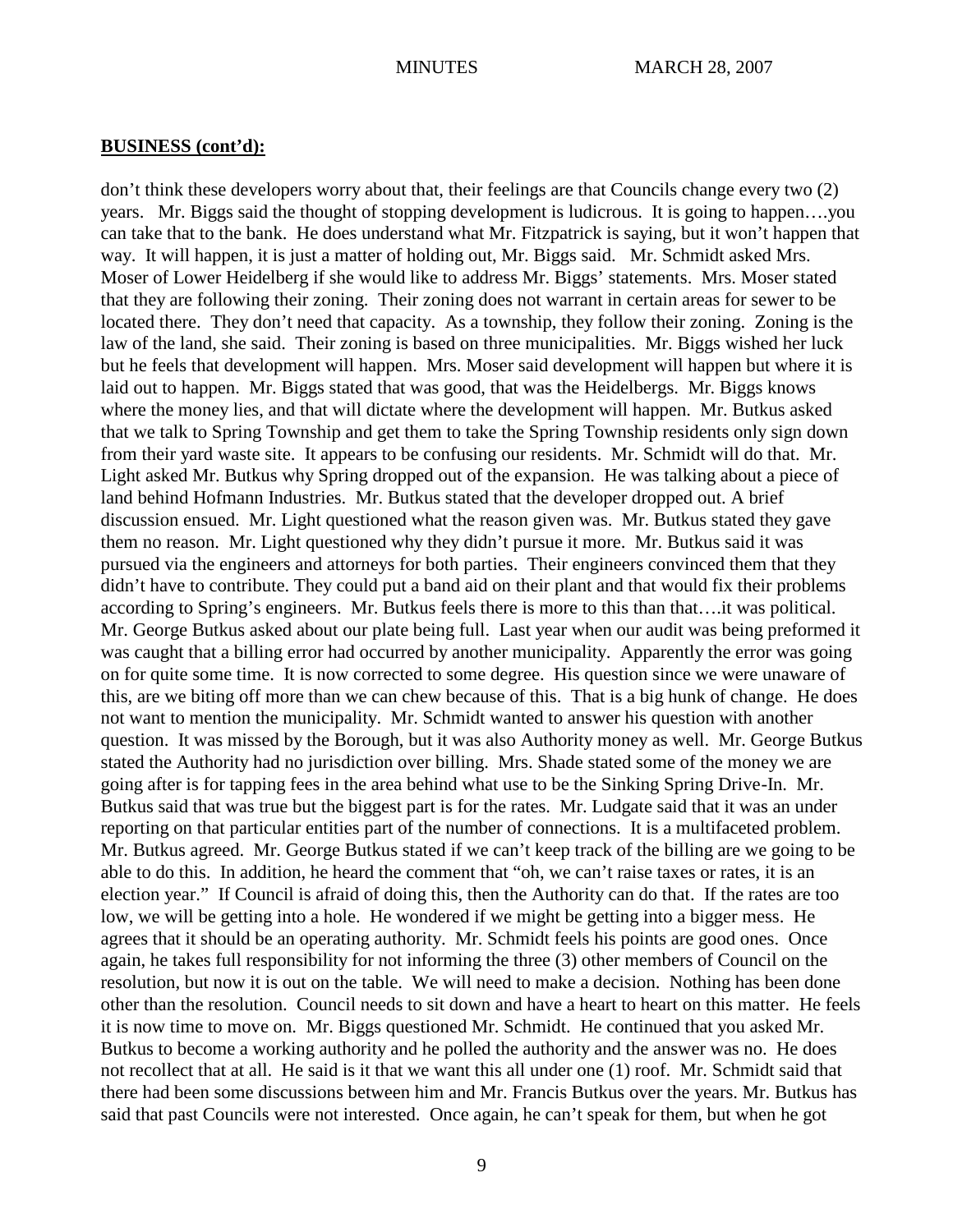on board, they hired Miller Environmental. Mr. Schmidt believes that was a good move. Mr. Butkus said it was the best moved ever made. Mr. Schmidt went to Mr. Butkus and told him that as long as he was on Council he would take care of Council to the best of his ability. He said that Council has done more in the past five (5) years then were ever done. Mr. Francis Butkus agreed that they did more than what was done prior. Mr. Schmidt said he did approach Mr. Butkus about becoming a working authority to get Council out of it altogether. Mr. Biggs did not know about the operating thing until that evening and he sees what Mr. Schmidt is saying. Mr. William Moser said this should be considered a business. The Council and the Authority both have jobs to do. Businesses are looking to downsize that is what we should be doing. If a joint board is put together, that will be the best of all worlds. You will have the knowledge of both boards. It would be an infrastructure committee and probably save money. Mr. Mensch feels that the sewer authority is doing a good job, why get rid of them. The money that will be saved will just ruin what you got going, he said.

### **BUSINESS:**

The next item was the clerk position. Mr. Zerr stated he would like to have an executive session for this. We could move on and deal with this later, he said. Mr. Stine had a question or two. Mr. Schmidt said before they go into executive session they will come back to him.

The next item was the Police Mutual Aid Agreement. The agreement is between us and the Borough of Wyomissing, West Reading, and the Township of Spring. It is part of the Emergency Management Agency. The Chief has looked at it along with the Mayor. The Chief forwarded it to Mr. Fitzpatrick. All parties are in agreement with it. Mr. Zerr made a motion to authorize Mr. Fitzpatrick to advertise the Police Mutual Aid Agreement the way it was written for adoption; seconded by Mr. Light. The Mayor thought it was a good idea; there are a few things that need to be watched. Mr. Fitzpatrick explained that is only needed when backup is needed. This would be in an emergency situation only.  $AYES - 5$ ,  $NAYS - 0$ ,  $ABSENT - 2$ ; motion carried.

The Easter Egg Hunt is Saturday, March 31, 2007 at 11:00 a.m. rain or shine at the fire company.

Bulk cleanup will be Wednesday, April 25, 2007.

Officer Dennis M. Moyer has chosen to run for Mayor of the City of Reading. The General Borough Code does not allow an officer to run for public office and retain a police officer job. He decided to hand in his resignation. Mr. Zerr made a motion to accept his resignation with regret; seconded by Mr. Butkus.  $AYES - 5$ ,  $NAYS - 0$ ,  $ABSENT - 2$ ; motion carried.

The next item was the new by laws for the West Side Emergency Management Agency. Mr. Schmidt asked Mrs. Shade to explain. Mrs. Shade stated that two (2) rules needed to be amended. The first is that they are no longer will be requiring two (2) members to attend each meeting. Only one (1) member is needed and the second will be an alternate. The second issue is that we must pass a motion stating they must go out to bid for items over \$10,000.00. Mr. Zerr made a motion to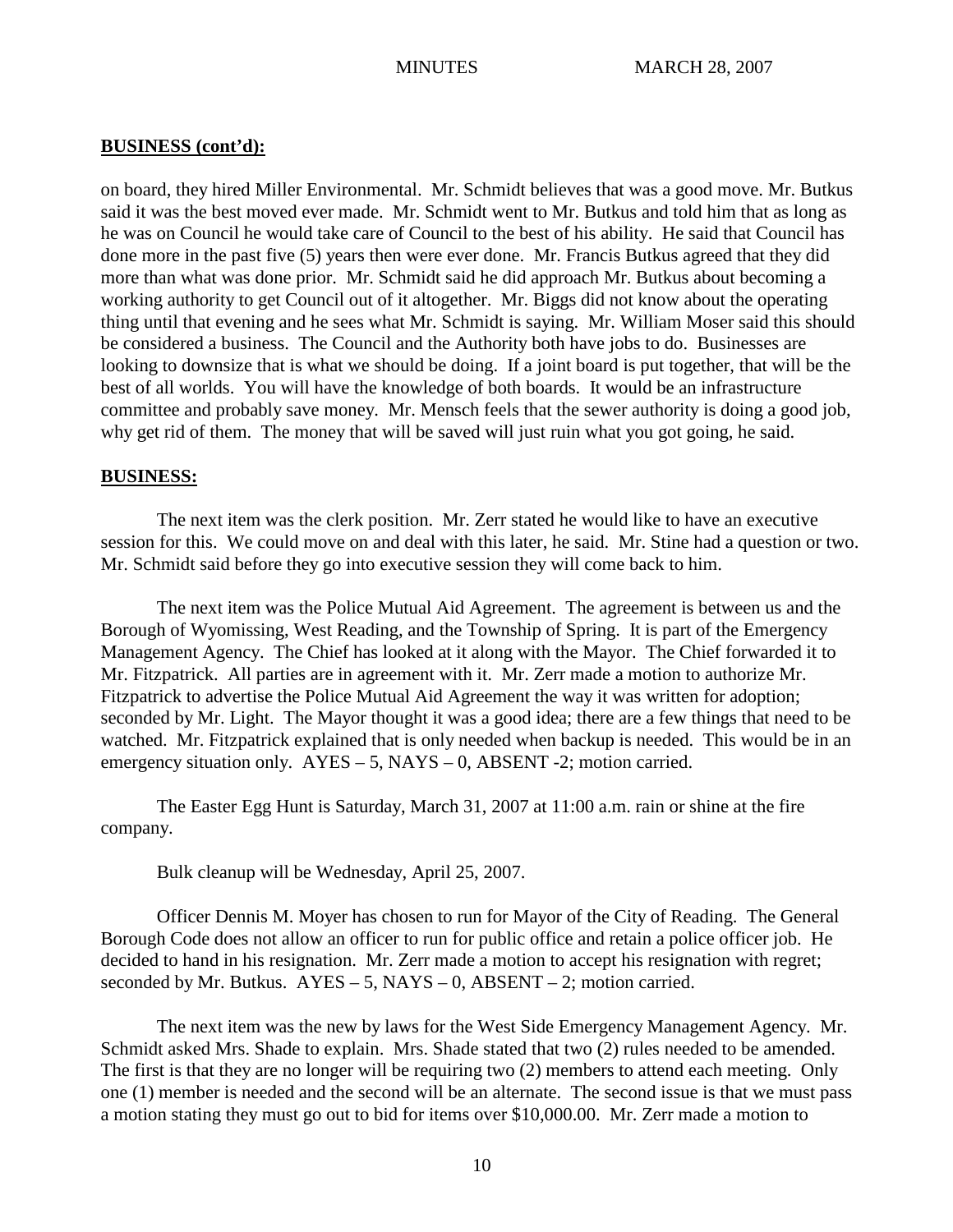authorize the both amendments; seconded by Mr. Light.  $AYES - 5$ ,  $NAYS - 0$ ,  $ABSENT - 2$ ; motion carried.

The next item was our fee schedule. Mr. Ludgate explained from time to time we need to update our fee schedule and that is usually done by resolution. The first thing changes the fee from \$2.00 to \$4.00 for the Uniform Construction Code per permit. The second reason for the change is to establish Section 109 it clarifies the fees for the zoning hearings. The UCC Appeals Board we have established here will hear the appeals for the Uniform Construction Code. The County's is now up and running but we must execute that form. Mr. Ludgate explained that the applicant will pay all the fees. The other item establishes flat fees. A brief discussion ensued. Mr. Ludgate is asking for approval of the new fee schedule. In addition, he is asking if Council would like to enter into an agreement with the County's Appeal Board. If they do that, they will need to amend this resolution again. Mr. Zerr made a motion to accept this resolution establishing the fees, change the fee to \$4, and accept the Borough's UCC Board; seconded by Mrs. Kutz.  $AYES - 5$ ,  $NAYS - 0$ ,  $ABSENT - 2$ ; motion carried. The other item that was given out was the form of the appeal to the Sinking Spring Borough Council in regards to the International Property Maintenance Code. They are asking for that approval as well. Mr. Zerr made a motion to approve the appeal to Borough Council for the International Property Maintenance Code; seconded by Mr. Butkus. AYES – 5, NAYS – 0, ABSENT – 2; motion carried. Mr. Zerr made a motion to table the agreement for the County Appeals Board pending review by Mr. Fitzpatrick and the rest of Borough Council; seconded by Mr. Butkus. AYES – 5, NAYS – 0, ABSENT – 2; motion carried. Mr. Stine questioned who are appeals board was? Mr. Ludgate stated it was Mr. Paul Roth. Mr. Stine questioned if he fit the criteria. The answer was yes.

Mr. Stine questioned the need for a full time person. As a Councilman for 71/2 years and as an employee, he walked through the office many a day when the secretaries were looking for things to do. In addition, the high school girl was looking around. Eight (8) years ago we were looking to bring someone in and do an analysis of exactly how many people it would take to run that office. It might be money better spent bringing someone in to do that study instead of hiring another person. He feels that would show the type of people we should have in here and that the people that are in there, you aren't getting the work from that you should. Mr. Zerr stated based on the auditor's findings; they suggest that parts of the duties be segregated. Based on that information and the job description compiled by the two (2) secretaries, and the public works director they feel there is enough work to put on a full time person. The job description has been gone over many, many times. The need is there. He does agree to some of his comments, but we are concerned about putting a part time person in there, do the training and another job comes along and we lose that person. We have wasted all the money and time on training. We then have to do the process all over again. The census has not been done in awhile. We would also like to do a revitalization of Penn Avenue; this person could be involved in this as well. Mr. Biggs stated office works ebbs and flows. He is in favor of the position. This would free up Mrs. Shade to find us more money. Nothing upsets him more than when he comes in and sees Mrs. Shade doing "menial" things. She has nine (9) years in Wyomissing. She probably did more work in one (1) year there then she would do in five (5) years here. We need to let our real talent do her work and the clerical work; we need a clerk to do. She found us a quarter of a million dollars, that is a lot of money, Mr. Biggs said. He feels we wouldn't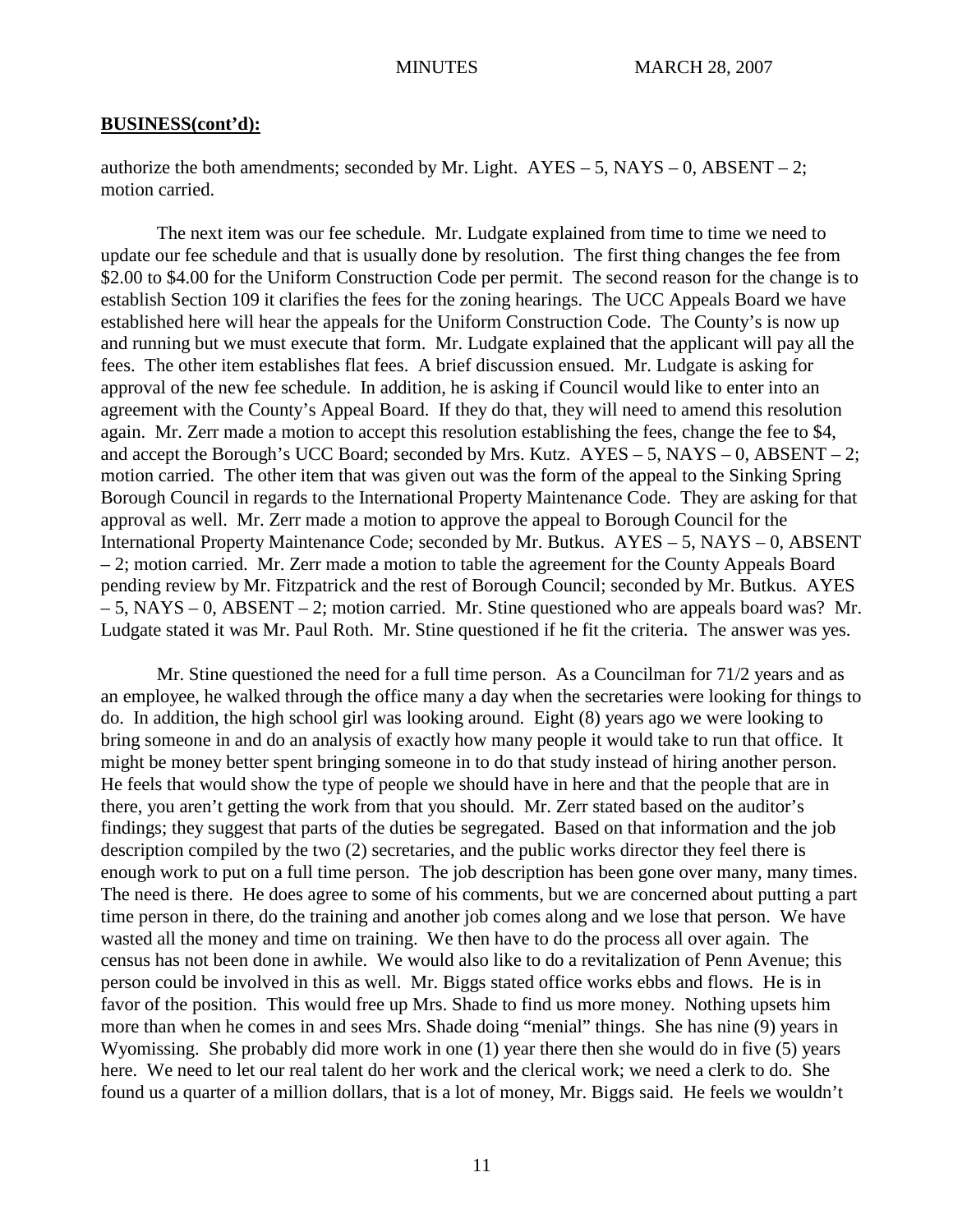have found it, if she didn't find it. The retraining process…how long have we been doing that, Mr. Biggs questioned. Mr. Zerr thanked him for his comments along with Mr. Stine. Mrs. Schmidt, the tax collector, stated that eight (8) or nine (9) years ago our tax base was \$300,000.00. Today it is over \$600,000 due to the rapid development here in the Borough. This has got to have created more work then what was here four (4) or five (5) years ago. That is her comment to why a third person is needed. In addition, she agrees with Mr. Biggs, it ebbs and flows, everyday you can't be swamped. Four (4) out of five (5) days you are. Another item that has come to us since she became tax collector is the sewer billing. That use to be done by Ludgate, we now do that in house. She (Ms. White) has her hands full just doing that and then she is doing the accounts receivable, accounts payable, etc. Mrs. Schmidt stated she sees that because she sits next to her doing tax time. Mr. Stine questioned why is she not the treasurer then? Mrs. Schmidt said that is not accounting that is the clerical end. Accounting is the profit and loss statements, the balance sheets, the budgets. Mr. Stine said okay. Mr. Falter asked if Council plans on making the audit report public to the residents of Sinking Spring. Both Mr. Zerr and Mr. Schmidt stated yes, it is a public document. Mrs. Shade stated it is published in the newspaper as well.

Mr. Biggs stated that the streets in the Borough were in excellent shape after the last two (2) storms. Mr. Ludgate agreed. His street in Spring Township looked nothing like our Borough streets. Mr. Biggs thanked Mr. Hart and the road crew for the excellent job they did. Mr. Light agrees. Mr. Light explained this past snowstorm we had two (2) disasters with our trucks. The spreader went down on one (1) truck. We lost the truck, the oil hose busted out in the cab. The second truck lost its rear tire. Mr. Hart contacted Borough of Wyomissing and they were willing to give us help. They salted our roads for us. They arrived here at around 12:30 p.m. They salted heavy due to the concern of the roads refreezing that evening. Mr. Biggs stated that our road crew always does a fantastic job.

Mr. Zerr made a motion to authorize the Civil Service Commission of the Borough of Sinking Spring to become active for the purpose of choosing a new police officer; seconded by Mr. Butkus.  $AYES - 5$ ,  $NAYS - 0$ ,  $ABSENT - 2$ ; motion carried. The Public Safety Committee would like the Civil Service Commission to view the changes that were requested and make their recommendations. He gave three (3) copies to Mr. Falter. It was Mrs. Shade's understanding that the Civil Service Commission was going to meet with the Mayor and the Police Chief on the recommendations and then if they were in agreement on the recommendations, then the changes would be placed in front of Council. The Mayor concurred with Mrs. Shade's thoughts. A brief discussion ensued.

## **PUBLIC COMMENT:**

Mr. Harting stated that it was on tape now that there will be no commercial in that area. (Golf Course). Mr. Ludgate stated that you can't go to the Zoning Hearing Board for a use variance, as there is no such thing. We have been asked to amend our R-1 district to allow another residential use. The concern from our Planning Commission was what they were proposing was okay, but don't put any commercial element in at all. Mr. Fitzpatrick stated what they proposed is in the Ordinance. Mr. Ludgate agreed.